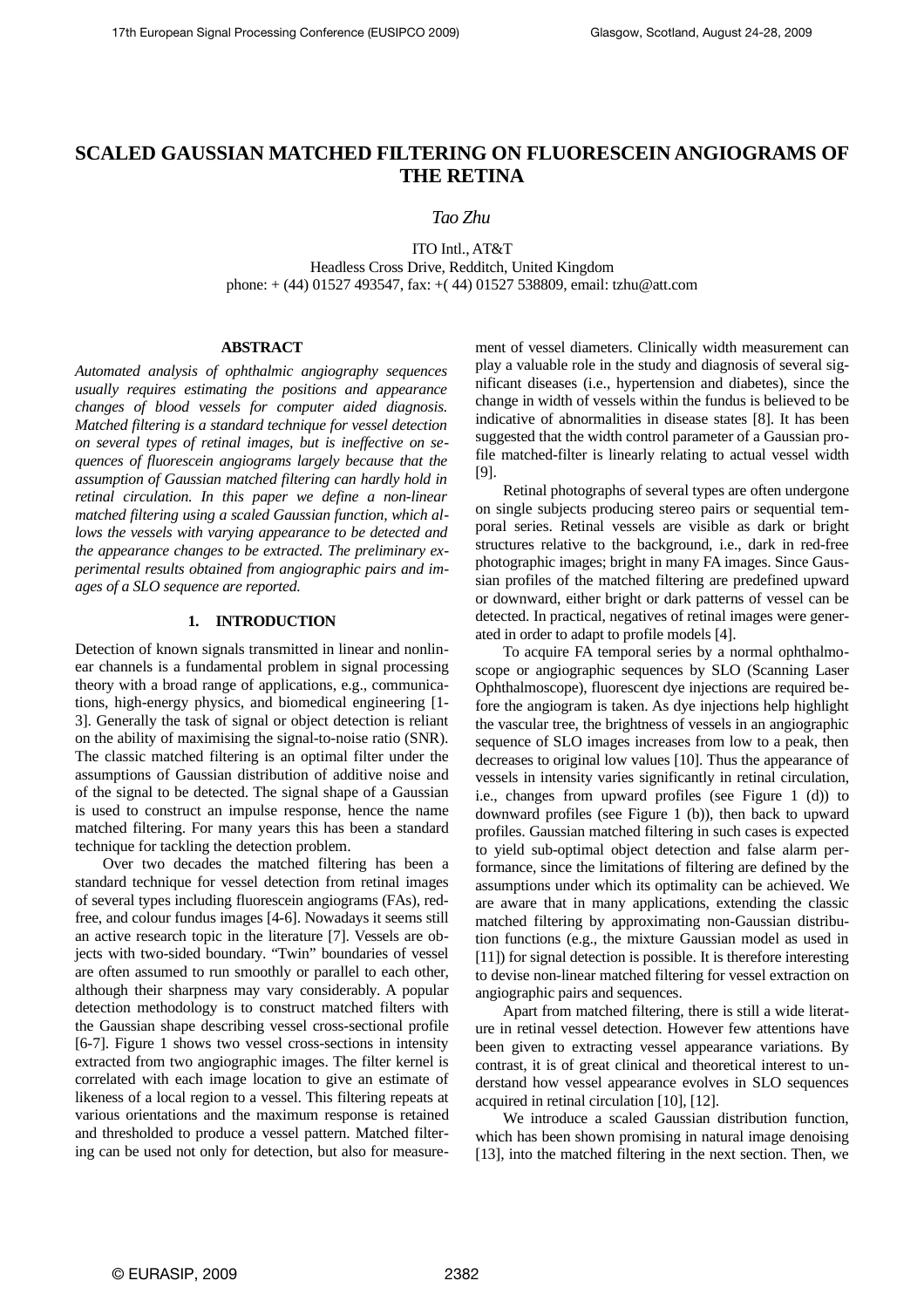discuss the phase invariance of scaled Gaussian distributions, which can be sought for by utilising phase congruency and can be used to initialise matched filtering. We proceed to applying the proposed algorithm to estimating vessel positions and appearance changes. In Section 3, we present some preliminary experimental results obtained from FA pairs and sequences.



Figure 1 – The cross-section of a bright vessel (a) and its profile in intensity (b); the cross-section of a dark vessel (c) and its profile in intensity (d). The image patches (a) and (c) were cropped from two angiographic images respectively.

#### **2. METHODOLOGY**

#### **2.1 Concept of Scaled Gaussian Matched Filtering**

Let us consider that a random vector Α can be approximated by the product of a zero-mean Gaussian vector Η and an independent positive scalar random variable  $\gamma$ :

$$
A = \gamma H \tag{1}
$$

where  $\frac{d}{dx}$  indicates equality in distribution [13]. Suppose the amplitudes of Α are corrupted by additive noise:

$$
Y = A + W_n,
$$

where  $W_n$  is zero-mean Gaussian noise; Y is the observed vector. Without loss of generality, the vector Υ is expressed as follows:

$$
Y = \pm \gamma H + W_n \,, \tag{2}
$$

where " $+$ " or " $-$ " is dependent on upward or downward signals (i.e., bright or dark object relative to background). As an approximation, H and  $W_n$  are assumed to be decorrelated.

Classic matched filters constructed with Gaussian can be viewed as a special case where the multiplier takes the value 1.0. Rather than a Gaussian shaped function, the object to be detected is characterised by the product of an independent scalar random variable  $\gamma$  and a Gaussian function H. Apparently a scaled Gaussian vector is a real even signal. Using the Fourier transform we can readily see that the vector is also a zero-phase signal. The phase of a downward zerophase signal is zero for all frequency components contained within the signal, and the phase of upward is  $\pi$ . That is, the phase is invariant with respect to the signal magnitude (i.e., the multiplier).

Our observation partly motivates us to locate scaled Gaussian signals by exploiting Fourier phase information. To this end, the Kovesi phase congruency model of feature detection [14] is utilised. Specifically the Fourier series expansion of a 1-D signal is

$$
I(x) = \sum_{n} A_n \cos(\phi_n(x)),
$$

where  $\phi_n$  is the phase offset of the n<sup>th</sup> component of the expansion, and  $A_n$  is the amplitude. Kovesi proposed to use the following function for feature detection [14]:

$$
PC(x) = \frac{PC(x)}{\sum_{n} \left[ A_n(x) (\cos(\phi_n(x) - \overline{\phi}(x)) - |\sin(\phi_n(x) - \overline{\phi}(x))|) - S \right]} \sum_{n} A_n(x) + \varepsilon ,
$$

where  $\phi(x)$  is a weighted mean phase angle of all the Fourier terms at the point  $(X)$  being considered; the term *S* is a noise threshold;  $\varepsilon$  is a small constant for avoiding division by zero. The symbol  $\lvert \cdot \rvert$  denotes that the enclosed quantity is equal to itself when its value is positive, and zero otherwise. This function has been shown effective in edge detection [14-15]. Herein we extend it for zero-phase signal detection by replacing the item  $\overline{\phi(x)}$  with a specific phase  $\phi_s$  ( $\phi_s = 0$ or  $\pi$ ). We have

$$
PC(x, \phi_s) =
$$
  

$$
\sum_{n} \left[ A_n(x) (\cos(\phi_n(x) - \phi_s) - |\sin(\phi_n(x) - \phi_s)|) - S \right]
$$
  

$$
\sum_{n} A_n(x) + \varepsilon
$$
 (3)

The derived function is to calculate the alignment degree of the phases of all frequency components with  $\phi_s$ ,  $\phi_s = 0$ for a downward signal and  $\phi_s = \pi$  for upward. It gives a normalised measure of the alignment degree, so as to be invariant to the signal magnitude.

Once scaled Gaussian signals are detected, the multiplier is sought by minimising the Euclidean distance between the scaled Gaussian function and data with high phase alignment, using the Levenberg-Marquardt algorithm. We have an initial estimator for the multiplier:

$$
\gamma(Y) = \frac{Y^T Y}{N} - \sigma_\omega^2,
$$
\n(4)

where *N* is the dimensionality of vectors A, H,  $W_n$ , and Y. An estimate of the multiplier is adjusted based on the initial estimator (4) until the minimum distance is approximated.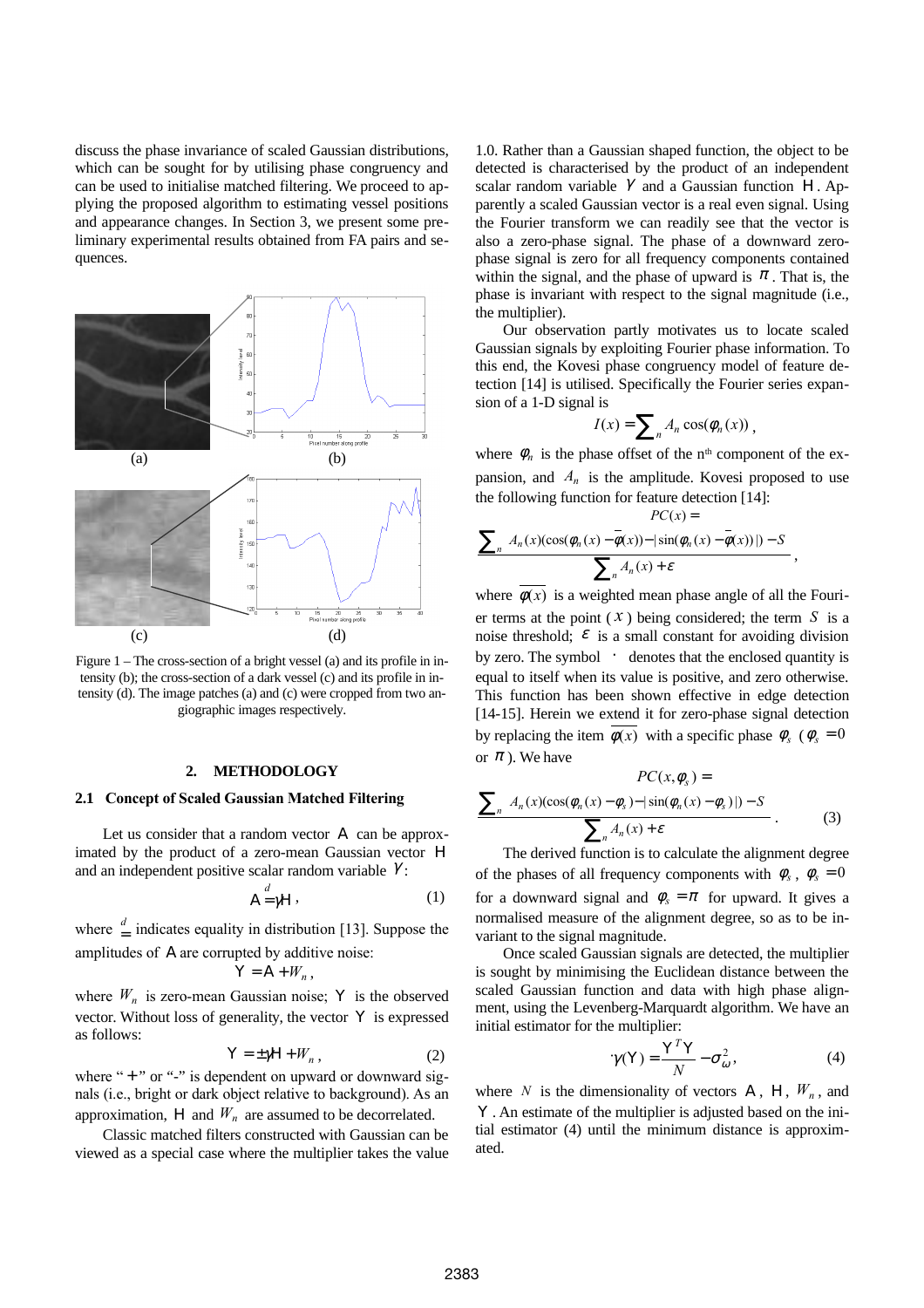# **2.2 Vessel Extraction**

Herein vessel cross-sections in intensity are modelled by a scaled Gaussian function - the product of an independent scalar random variable  $(\gamma)$  and a Gaussian shaped function ( H). The scalar variable implies in the appearance of a vessel being observed. Hence the values of  $\gamma$  extracted from the same cross-section across an angiographic sequence, reflect the interval variation of vessel brightness induced by dye injection.

Vessel detection is achieved by assessing the alignment of Phases zero and  $\pi$ . The computation of applying the derived function of phase alignment on 2-D images follows the implementation of the Kovesi phase congruency model. We apply the function on data from oriented 2-D log-Gabor wavelets. Empirically we chose six orientations with four resolution levels increasing the wavelength by 0.2 octave. In the scale of filter support, a resultant image is a map of the alignment degree on an input image. The region with high alignment is sought to coincide with vascular structures to be detected.

The multiplier is optimally obtained by maximising the cross-correlation of a local vessel detection and a scaled Gaussian. Specifically, the optimisation step repeats at 24 different orientations, and the value corresponding to the maximum cross-correlation is taken. A notorious problem for many vessel detection methodologies is that, some vessel segments show a central light reflex due to certain imaging or pathologic conditions. In such cases, the phase invariance of any cross-section in intensity is expected to retain, but it would be difficult to approximate optimal values of the multiplier. As a first approximation, for a upward signal its Fourier components with zero phase are not taken into the optimisation, and for a downward signal its Fourier components with  $\pi$  phase are discarded.

In contrast to the classical filtering, the scaled Gaussian matched filtering technique is expected to be capable of estimating the positions and appearance changes of blood vessels. Briefly we give a summary of algorithm:

- Apply (3) on each FA image producing a phase alignment map;
- Apply thresholding on the phase alignment producing a detection map;
- Perform optimisation to find optimal values of the multiplier.

## **3. EXPERIMENTS**

A pair of cropped FA images acquired from the same subject at different time are given in Figures  $2(a)$  and  $2(c)$ , and their zero-phase detection results are given in Figures 2(b) and 2(d) respectively. In the original FA images, the central light reflex is obvious on some vessel segments. The alignment degrees shown in Figure 2(b) and 2(d) take values between 0 and 1. From the results we readily observe that high alignment degrees of local Fourier components are detected coinciding with the positions of the vasculature trees. Observation of the result in Figure 2(b) also supports that high alignment degrees retain even if the central light reflex is present.

For the purpose of comparison, the classical matched filtering technique ([6] and [7]) was applied to the image shown in Figure 2(a). Its detection result and our detection result are given in Figures 3(a) and 3(b) respectively. We notice here that, unlike the Gaussian matched filtering where the large vessel segments are partially detected, the proposed algorithm extracts the large vessel segments in the original image and the diameters of the detections show good agreement with visual inspections.



Figure 2 – FA images (a) and (c) acquired from one subject at different time; and their detection results (b) and (d) of zero phase.

Careful observation of the original image in Figure 2(c) shows that a few vessel segments are dark relative to the surrounding background, while others are bright. In the presence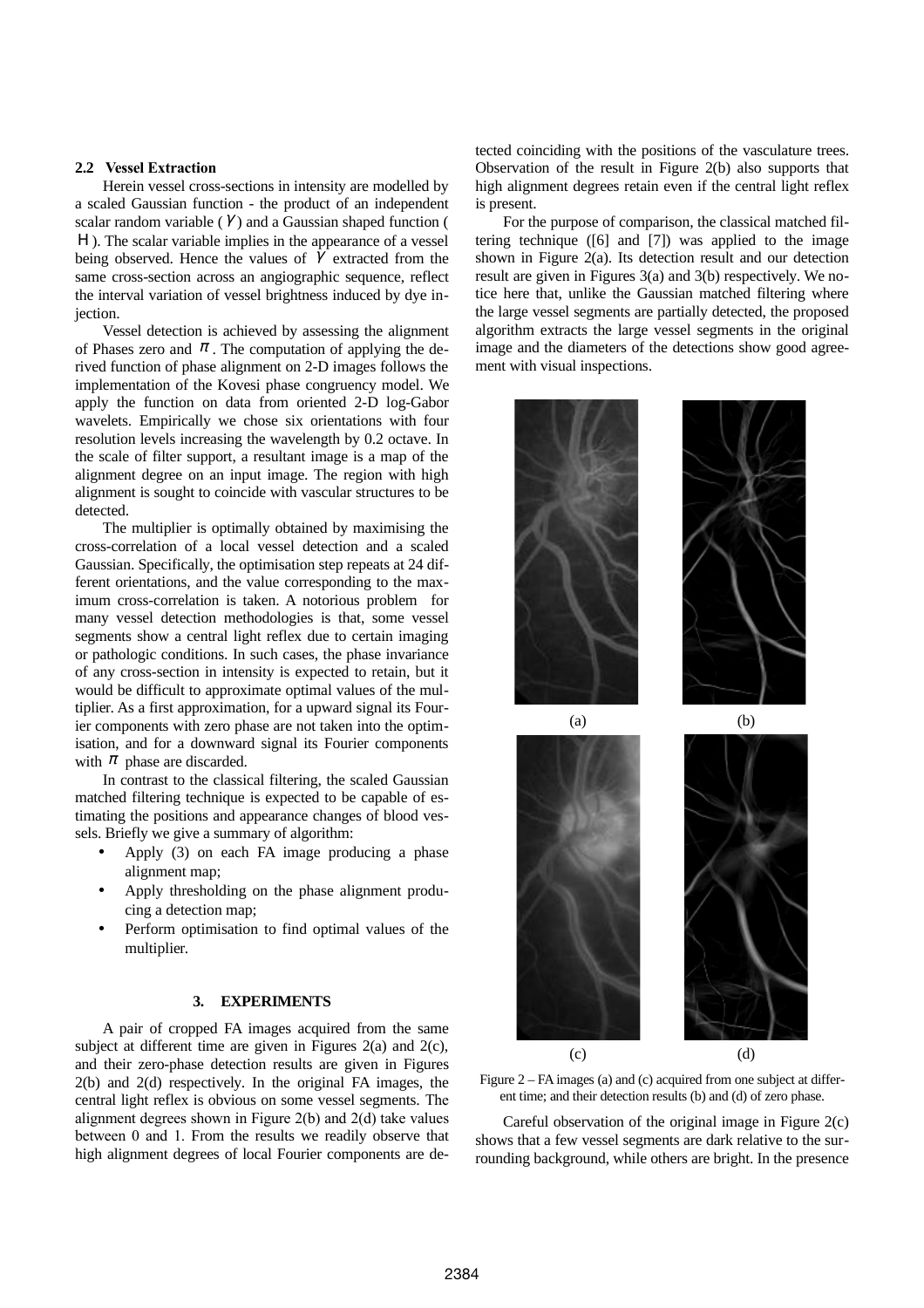of both dark and bright vessels, it is necessary to look for both zero phase and  $\pi$  phase. Figure 4 shows the corresponding detection result of  $\pi$  phase. Further study on fusing detection results of zero and  $\pi$  phases is needed.

A cropped original SLO image is given in Figure 5(a), and the detection result of zero-phase is given in Figure 5(b). For the purpose of comparison, the classical matched filtering ([6] and [7]) was applied to the same image, and the corresponding filtered image is given in Figure 5(c). We notice here that the classical matched filtering is ineffective, largely because that the SLO image is fairly noisy. By contrast, the result of zero-phase detection delineates the vasculature tree. We may conclude that the method of zero-phase detection is noise-robust.



Figure 3 – Gaussian matched filtering result (a) and Scaled Gaussian matched filtering result (b) on the image of Figure 2(a).



Figure 4 – Detection result of  $\pi$  phase on the image of Figure 2(c).



(a)





Figure 5 – A cropped SLO image (a) and the detection result of zero phase (b). The corresponding detection result (c) of the Gaussian matched filtering.